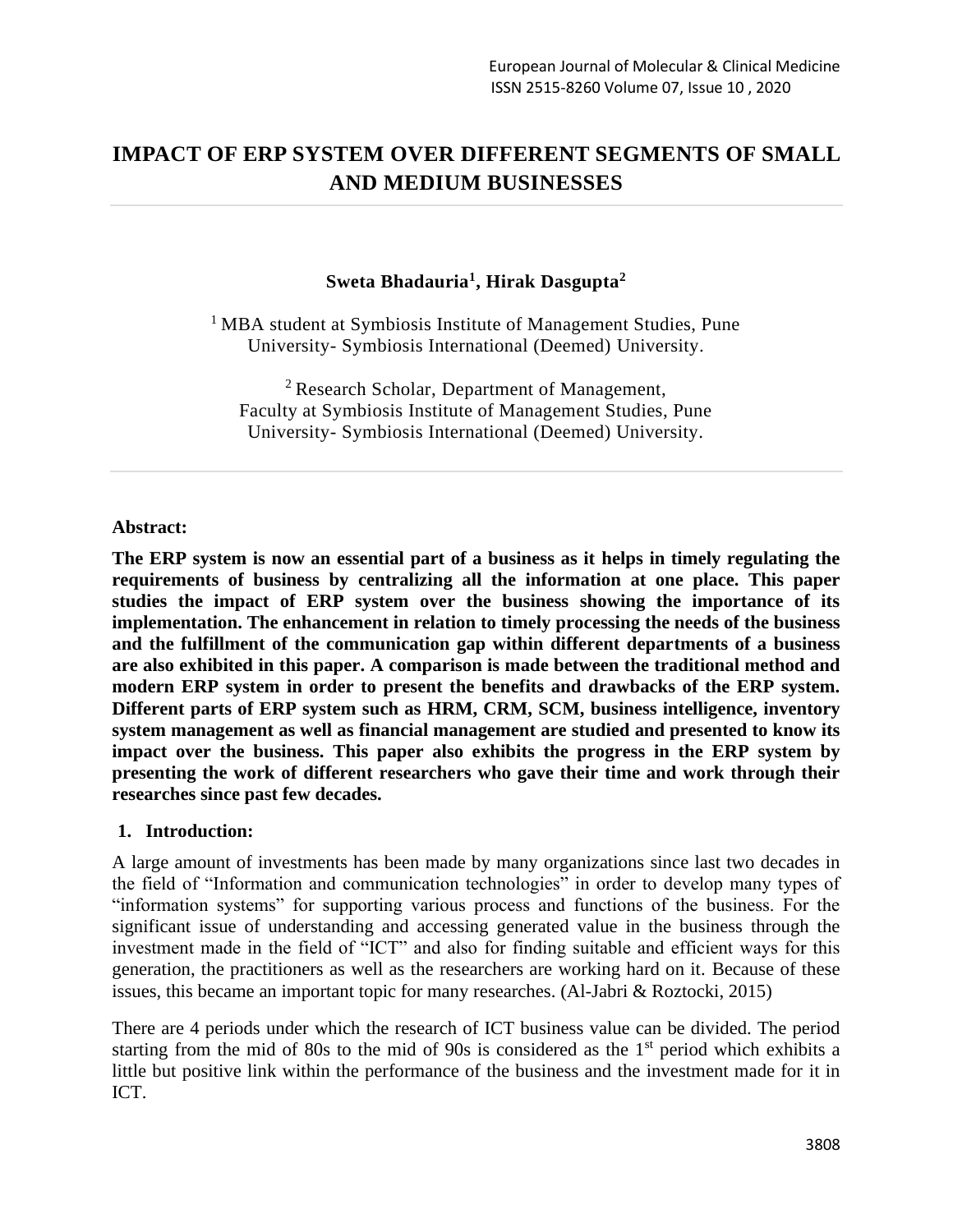The second period starts from the mid of 90s and ends at the mid of 2000s and it exhibits mixed results. Some studies exhibited positive effect but there were few researches which contradicted with these results and exhibited mixed results and doubts over this investment.

Both third as well fourth periodsare still present. The  $3<sup>rd</sup>$  period started from year 2000 till today and in this period, the main focus of the researches is recognizing as well as understanding those factors are related to internal functions of the business. With these, the possibility of increasing the generated business values through ICT goes up like "soft ICT investment", innovations, new human skills, redesigning of business process, etc.

The 4<sup>th</sup> period started from the year 2005 and is still an active period. This period deals with researches related to the factors of external effect which are subjected to company's external environment like dynamism of industry, industry concentration, strategy, generalized competition, etc.(Fotini et al., 2008)

Recently, many researches were studied and observed over ERP system. This paper studies effects and impacts of ERP in details in relation to business. Different studies are revealed and observed in order to find out the benefits and drawback of ERP. But before moving to ERP, it important to know the reason because of which the ERP is brought in application and for that it is essential to know the ways of traditional business.

# **2. Traditional business process:**

A traditional business was a very lousy and slow process. The inter link between the organizations were not organized properly leaving various loop holes for work force to make errors both intentionally and unintentionally. The whole process was a complete mash up and it was not just a problem for the work force but also the customer use to face the problems regarding their time and money loss which many times make them move from one organization to another. Even business organizations were at loss because of improper communication within the departments. For example, if a customer wants to purchase a product then the customer will go to the sales department but if the product is unavailable, the sales department will contact the inventory. And if the inventory is out of stock then it will report to the production department which will go to the finance department upon unavailability of the product. The finance department will the contact the supplier of the raw material and will send it to the production after purchasing. The production department will then manufacture the product and send it to the inventory which will supply it to the sales department from where the consumer can purchase it. The communication gap among the departments was so high that sometimes it would take days to process the information from one department to another.

## **Disadvantages of traditional methods:**

- a. The traditional method was a very time consuming process.
- b. There was a lot of risk of duplication of data which a department can make to hide its mistakes. This at the end may suffer as anerror in production or in loss of consumer's trust.
- c. As this whole process is very time taking, therefore the consumer may move to another organization for business.
- d. It resulted in high inventory as well as material cost.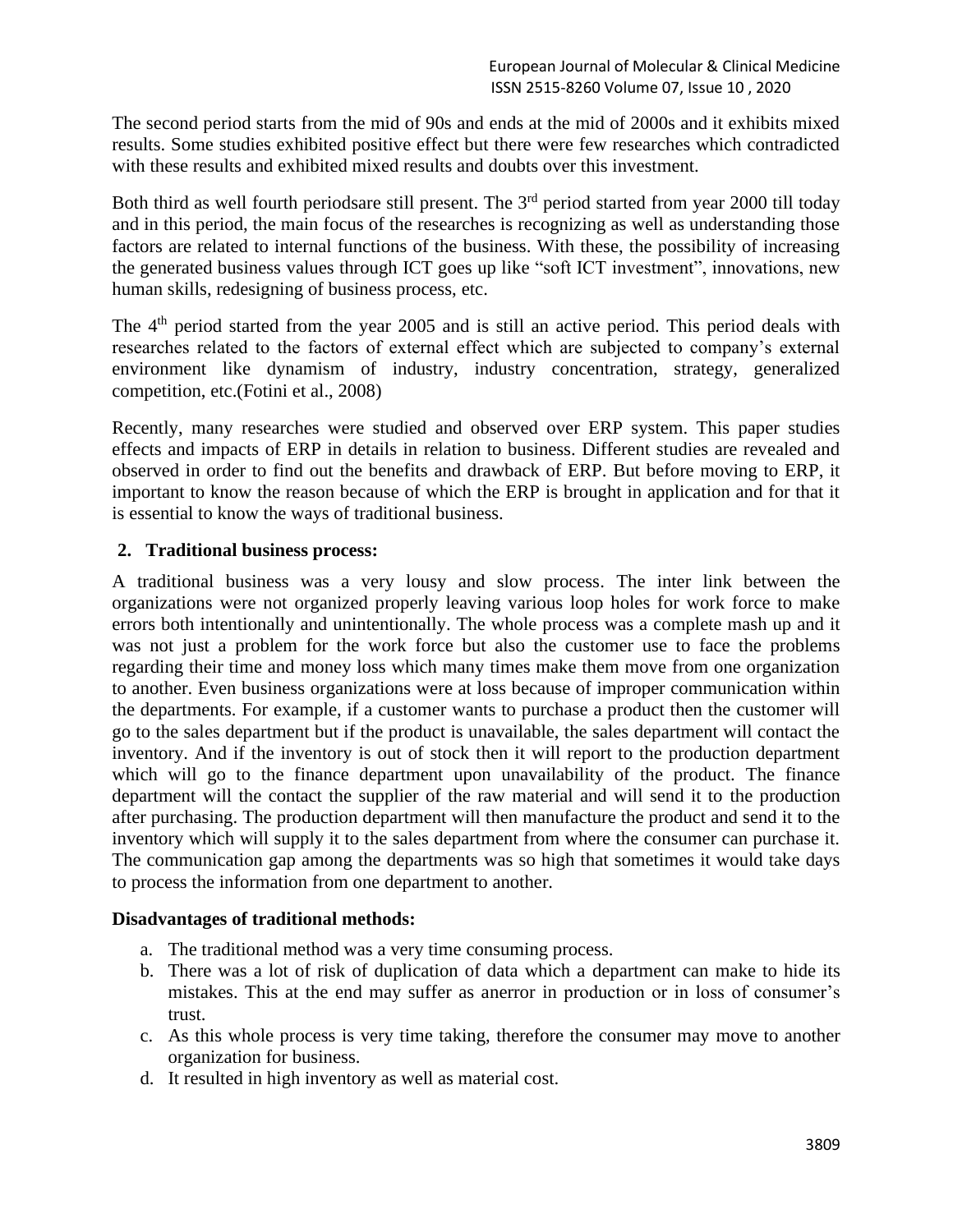# **3. ERP system:**

In a business, it is important to integrate all its processes which is done by the "Enterprise resource planning" (ERP) system. This is mediated by technology and software.

In general, ERP is termed as an element of software of business management. Through this, a business organization can store, collect, interpret as well as manage the data in accordance to the need of their activities.(Mabert et al., 2003)

A database management system operates the ERP system from where data can be continuously integrated and updated exhibiting the view of a core business process through a command data base. The business resources like production capacity, raw material cash and the status regarding the commitment made from the organizations like payroll, purchase and other orders can be easily tracked through ERP systems.

This application makes it easy to share data within the departments like sales, inventory, production, etc. which reduces the communication gap between them. This system maintains the flow of information within the departments of the business as well with outside stakeholders. (Nawaz & Channakeshavalu, 2020)(Karia & Soliman, 2017)

These frameworks, most importantly, give similarity and connection between data and information within an organization, then the information is analyzed and integrated to make a decision which helps in planning, executing and controlling of functions. This helps in increased efficiency of various functions of management.

ERP systems are the most preferable in decision-making process in management. This is because the ERP is responsible for forwarding information gathered to necessary management levels as soon as possible when encountered a situation or problem. Therefore, ERP, is now an important assistant position for managers.

ERP systems promise flawlessly integration of business processes throughout the organization. Yet the implementation of these systems is significantly challenging. Usually, organizations spend a huge amount of resources in terms of time, money, and energy on the implementation process with little to show for it. High failure rates in implementing ERP systems have been widely reported in the literature. Given this background, it is significantly important to define the critical success factors of ERP implementation. It is also necessary to quantify their influence on the implementation process. Good understanding of these factors contributes directly to choose the appropriate implementation strategies.

The systems of ERP consist of a time taking process and also are designed in a very complex way. Further, in comparison to the stand alone package, the system of ERP's integrative nature often sums up with extra hurdles at the time of its implementation. Apart from its complex design, social as well as organizational factors are also basically the causes because of which it fails. The challenges in relation to the user are serious factors of risk within the projects of ERP which is often debated. (Al-Mashari, 2001)

At the time of implementation of the ERP system, if the employees does not participates then it will make the adoption of the ERP very difficult (Calisir et al., 2009). There is very less studies available over the employees' contribution and participation in relation to the adoption and development of this system. (Mayeh et al., 2016)(Amoako-Gyampah, 2007)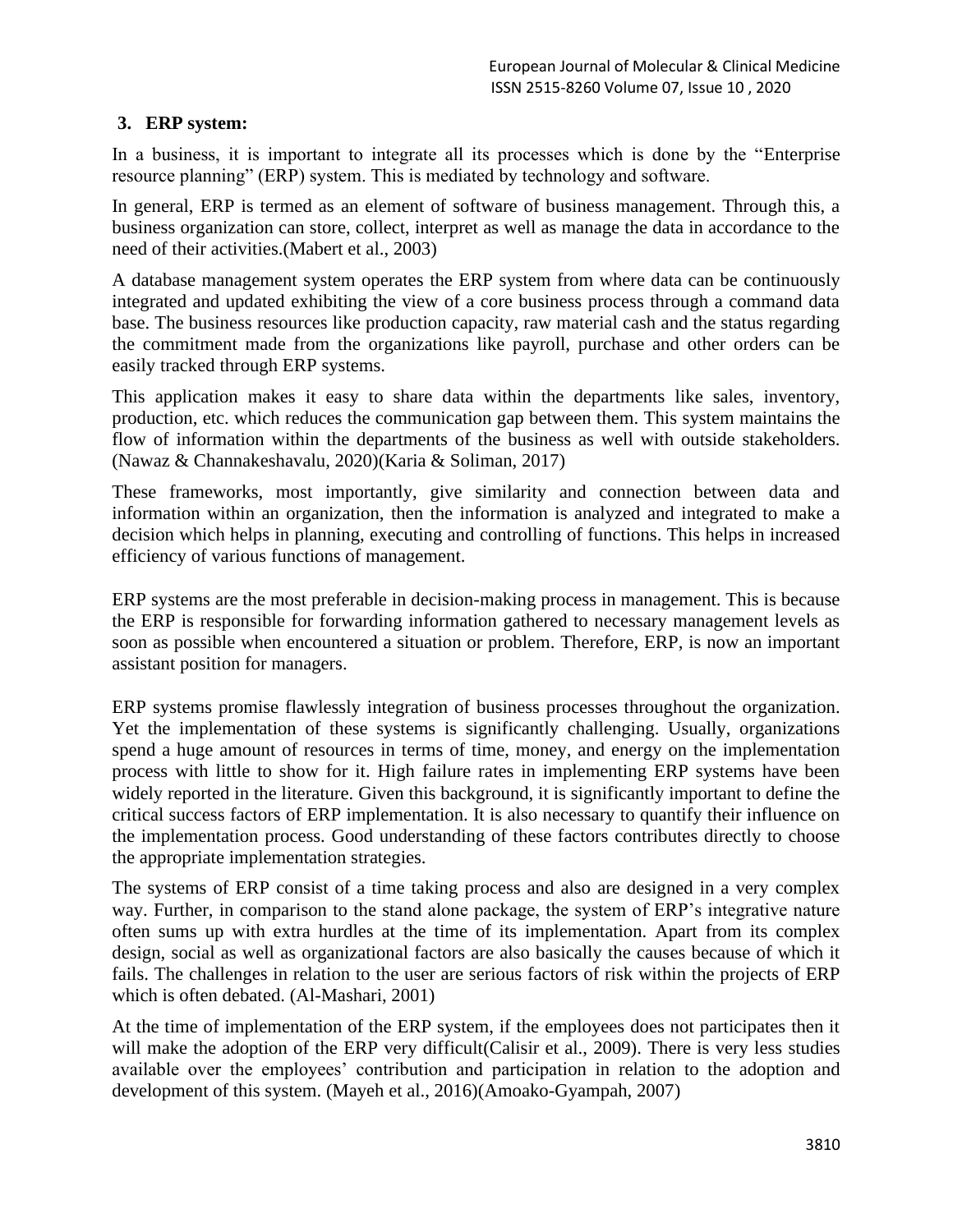European Journal of Molecular & Clinical Medicine ISSN 2515-8260 Volume 07, Issue 10 , 2020

The most important is to understand the impacts of ERP over different parts of the system. The changes and development which ERP brought in the organizations are remarkable as it saves time and increases the value of the business**.** 

#### **Parts of ERP system:**

ERP systemsconstitutes of 6 essential parts. These parts are:

- a. Human resources
- b. Customer relationship management
- c. Business intelligent
- d. Supply chain management
- e. Inventory management system
- f. Financial management

## **4. Impact of ERP system over different parts of organization:**

ERP Systems have high impact on the performance of various departments or segments of organization which are discussed in details below:



**Figure 1:** Exhibits the impact of ERP system over the business.

**Human resources:** It is the most important part of a business which manages from the recruitment to the salary and needs of the employees. A business cannot even stand to operate without this department. The HRM constitutes of 4 major sections which are recruiting, training, payroll and even attendance of the employees. Doing it in a traditional way was full of errors and even revising errors was time taking. ERP brought a revolution in the field and made everything a click away. ERP system exhibited a successful effect upon HR department. (Kulandai, 2019)

**Customer relationship management:** The work of this department is to connect the customer to the services of the company. Within the traditional business, CRM was known for its slow process and various complaints were kept pending for days or even months. This was ultimately deteriorating the relation between the customer and company. The use of ERP system enhances the process and segregated the data at one place and allowed both the representatives as well as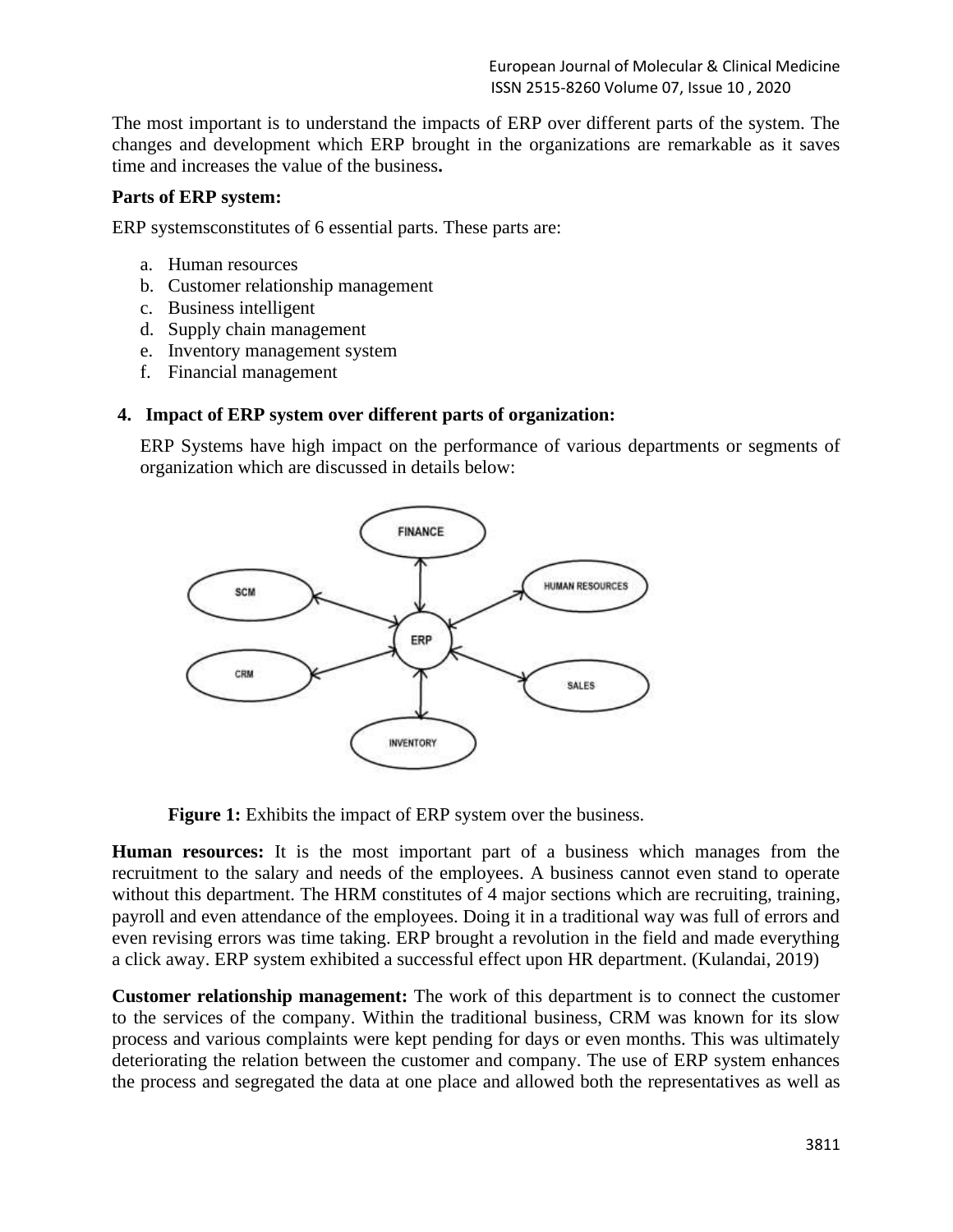the customer to keep the track of their issues. This reduced the time of work and nearly removed the possibility of intentional or unintentional error.(Ruivo et al., 2014)

**Business Intelligence:** This is newly added as an integrated part of ERP system. Nowadays, many businesses are following the strategy to create a data driven decision making process. For those businesses, ERP system is very effective as good reporting feature plays a vital role in this field. (Trad & Kalpić, 2014)

**Supply chain management:** To develop an efficient supply chain management is a very hard job. The network of supply chain comprises of retailers, distributors, supplier and manufacturer. Three types of flows are supported by this network at the level of operation which are:

## **• Material flows:**

The flow of physical products to the customers from the suppliers is exhibited under the material flow. It also shows the reverse flow such as return of the products, recycling and servicing;

# **• Information flows:**

The tracking and transmission of the order is shown under information flows and it also coordinates with the physical flow; and

# **• Financial flows:**

The scheduled payments, consignments, credit terms and title ownership arrangement are exhibited under the financial flows.

During the period of traditional business, it was hard to operate all these things in proper combinations. With evolution of ERP system, the errors reduced and time efficiency increased which further raised the profit.(Akkermans et al., 2002)(Seyed Ali Nemati, 2013)**.**

## **Inventory management system:**

This management system is considered as one of the most cooperative part of ERP. This system basically works in a combination with the SCM but also combines a little with the warehousing and sales processes. The work of this system is to fulfill the orders and also to stock the warehouse.

The management system of inventory is one of the most significant parts of the ERP. It basically operates in the collaboration of the supply chain management system. However, it get along in the operations with ware housing and sales departments also. The basic work of this system is to fulfill the sales requirement as well to stock the warehouse. In the traditional method, it was very difficult to keep the track of the sales requirement which further leads to the issue in stocking the warehouse as there was a communication gap and the department of inventory was not timely informed about the requirements.

The best part of this system comes along with the tracking features but it also removes the manually controlled elements. These features include multi-level serial number tracking, revision level tracking and multiple units of measure per product ID or SKU. With the implementation of ERP system within the business, the tracking of the product requirement became easy which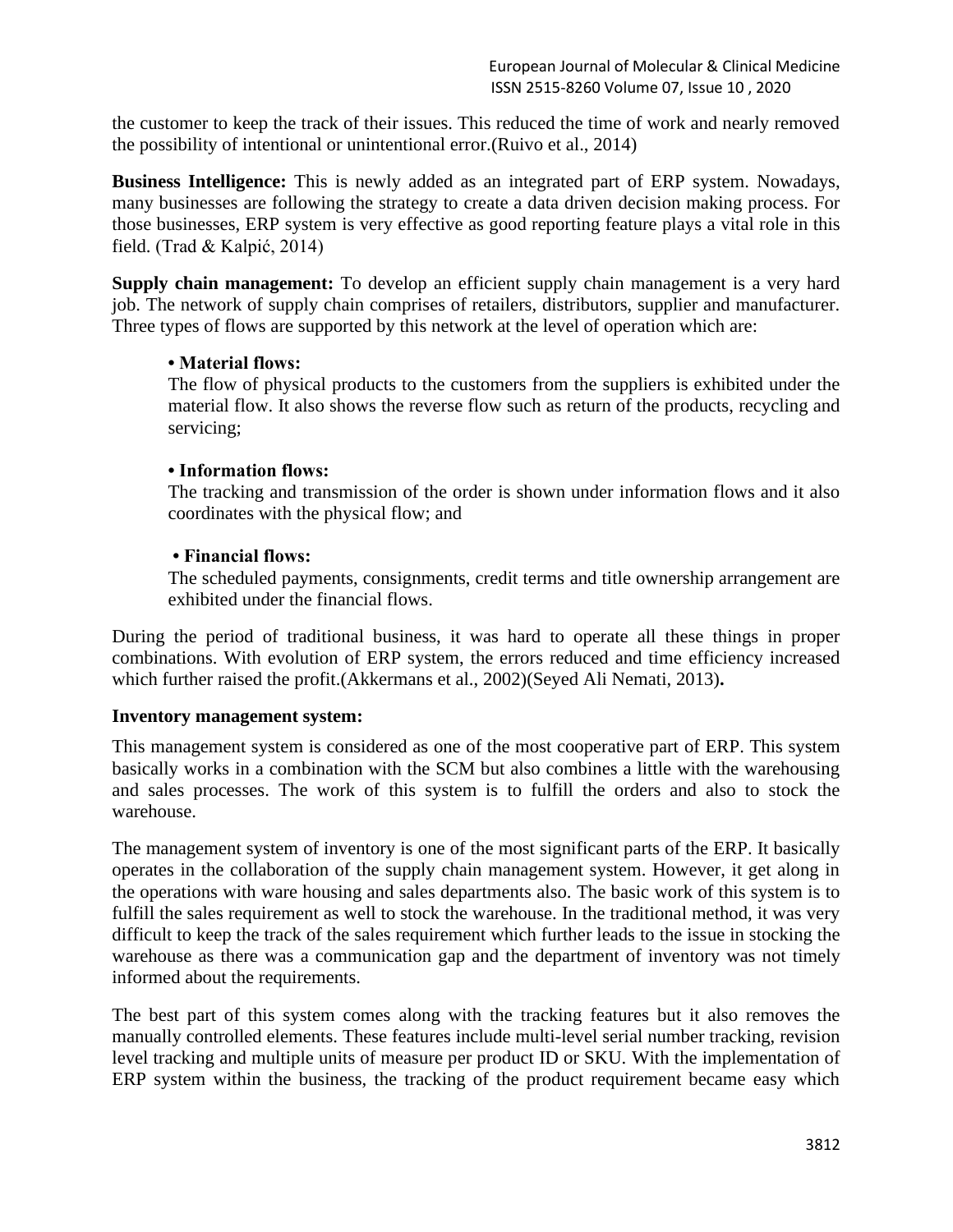further helped in stocking the ware house in time as there was complete knowledge about everything at one place and this knowledge was accessible to every department.

## **Financial management:**

It is the basic need of an organization to manage the finance. The track of the money invested and money earned is very important. The ERP system helps in storing and analyzing all the related data inclusive of the accounts payable, accounts receivable, costs, budgets and forecasts. It helps reveal insights of the spending, so that profit trends and times of unusually high spending can be discovered which will help in putting that data to good use by changing whatever processes are causing lower profits or high spend, which will help in maximizing the company's profits while reducing costs.(Sangster, 2009)

#### **5. Impact of ERP over small enterprises:**

Recently, many vendors in the field of software have moved to SMEs for offering them an extensive range of systems for CRM which were previously implemented only by the large-scale companies. These small-scale businesses are the potential source for the economic growth of not only India but for entire world. These SMEs are limited with their funds and they do not take CRM system as an essential part to integrate within their system. But since the strength of small enterprises especially in India is very large, therefore implementation of the CRM system cannot be considered as a small version in comparison the large-scale businesses. The small enterprises are highly exploited as CRM system provides many opportunities for them but due to lack of resources and knowledge, these small enterprises hesitate to implement it within their businesses (Amoako-Gyampah & Salam, 2004). Just to stand in the market many small-scale businesses have stepped forward in the adoption of CRM and ERP systems. This is done by them so they can compete in the market with the large-scale businesses. But the most significant challenge was in relation to manage the CRM system. As a matter of fact, various projects of CRM failed because of the complexity of the system. (Alshawi et al., 2011)

When talking of ERP system implementation within SMEs, the burden of time and price is hard for them and out of budget for most of them. The time needed for ERP system installation is a lot which might throw these small business persons completely out of business. Even when the small enterprises are potential source of economic growth, their exploitation which started by the CRM vendors is still pursued with ERP systems. The complexity which the ERP systems bring with it along with its cost is a big burden over these small-scale enterprises.

## **6. Previous work over ERP systems:**

Many researched have been studied since the beginning of the implementation of the ERP system. Few of the important works are presented below:

| Year | Researcher's name | Work |
|------|-------------------|------|
|      |                   |      |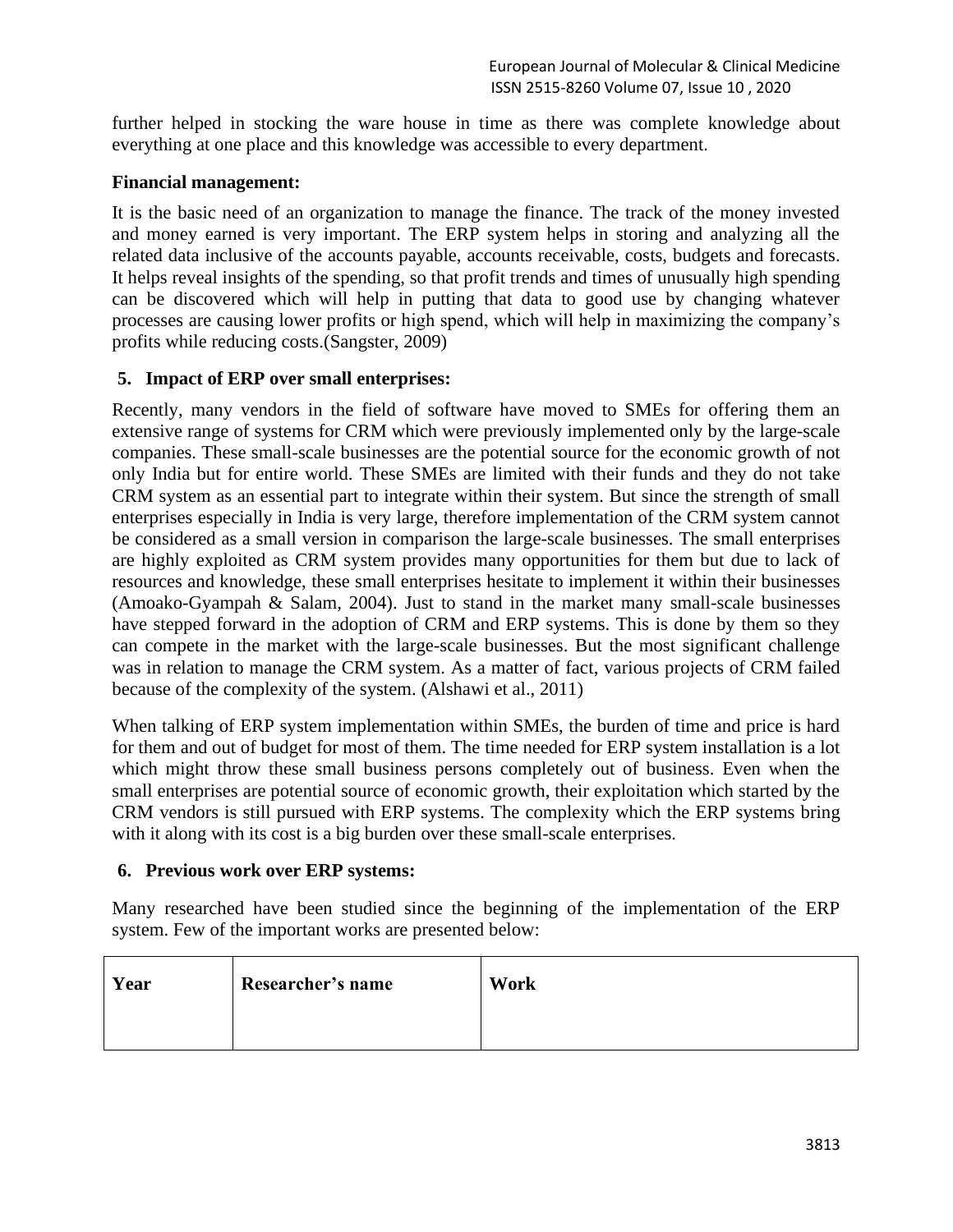| 2019 | Shadi AboAbdoa, Abdulaziz<br>Aldhoienab, Hashbol<br>$Al-$<br>Amribb           | The team did statistical analysis and showed<br>that<br>top<br>management involvement<br>and<br>awareness, training and support for users, and<br>implementation team composition are the most<br>significant factors of ERP implantation success.                                                         |
|------|-------------------------------------------------------------------------------|------------------------------------------------------------------------------------------------------------------------------------------------------------------------------------------------------------------------------------------------------------------------------------------------------------|
| 2018 | Saraswati<br>Jituria<br><b>Brian</b><br>Flecka, Rafiq Ahmad                   | The article gives the overall idea about the<br>objectives/KPIs, which can<br>business<br>be<br>improved using the ERP<br>Lean<br>and<br>practices.<br>this<br>manufacturing<br>Using<br>information, enterprises<br>can<br>strategically<br>distribute their resources on ERP and lean<br>system          |
| 2014 | Huseyin Selcuk Kilic, Selim<br>Zaim, Dursun Delen                             | Exhibited that enterprise resource planning<br>systems are making the enterprises more<br>efficient by integrating their cross-functional<br>business processes over a common information<br>system infrastructure. Also developed a hybrid<br>methodology for ERP implementation. (Kilic et<br>al., 2014) |
| 2012 | Seyda Findik, Ali<br>Osman<br>Kusakci,<br>Fehim<br>Findik,<br>Sumeyye Kusakci | The team selected and implemented different<br>systems of ERP depending upon the different<br>solutions required by the companies. (Findik et<br>al., 2012)                                                                                                                                                |
| 2012 | Fadi Taher Qutaishat et. Al.                                                  | Identified the<br>effect of ERP<br>the<br>over<br>employees' productive, innovation and service<br>quality. (Qutaishat et al., 2012)                                                                                                                                                                       |
| 2009 | Shahin<br>Dezdar<br>and<br>Ainin<br>Sulaiman                                  | Investigated the CSFs of ERP implementation.<br>(Dezdar & Sulaiman, 2009)                                                                                                                                                                                                                                  |
| 2009 | Claude Doom, Koen Milis,<br>Stephan Poelmans and Eric<br>Bloemen              | Investigated the CSF of ERP implementation in<br>Belgium SMEs. (Doom et al., 2010)                                                                                                                                                                                                                         |
| 2006 | Hooshang M. Beheshti                                                          | Studied the impact of enterprise resource<br>planning (ERP) on organizations and discusses<br>critical issues that should be considered by                                                                                                                                                                 |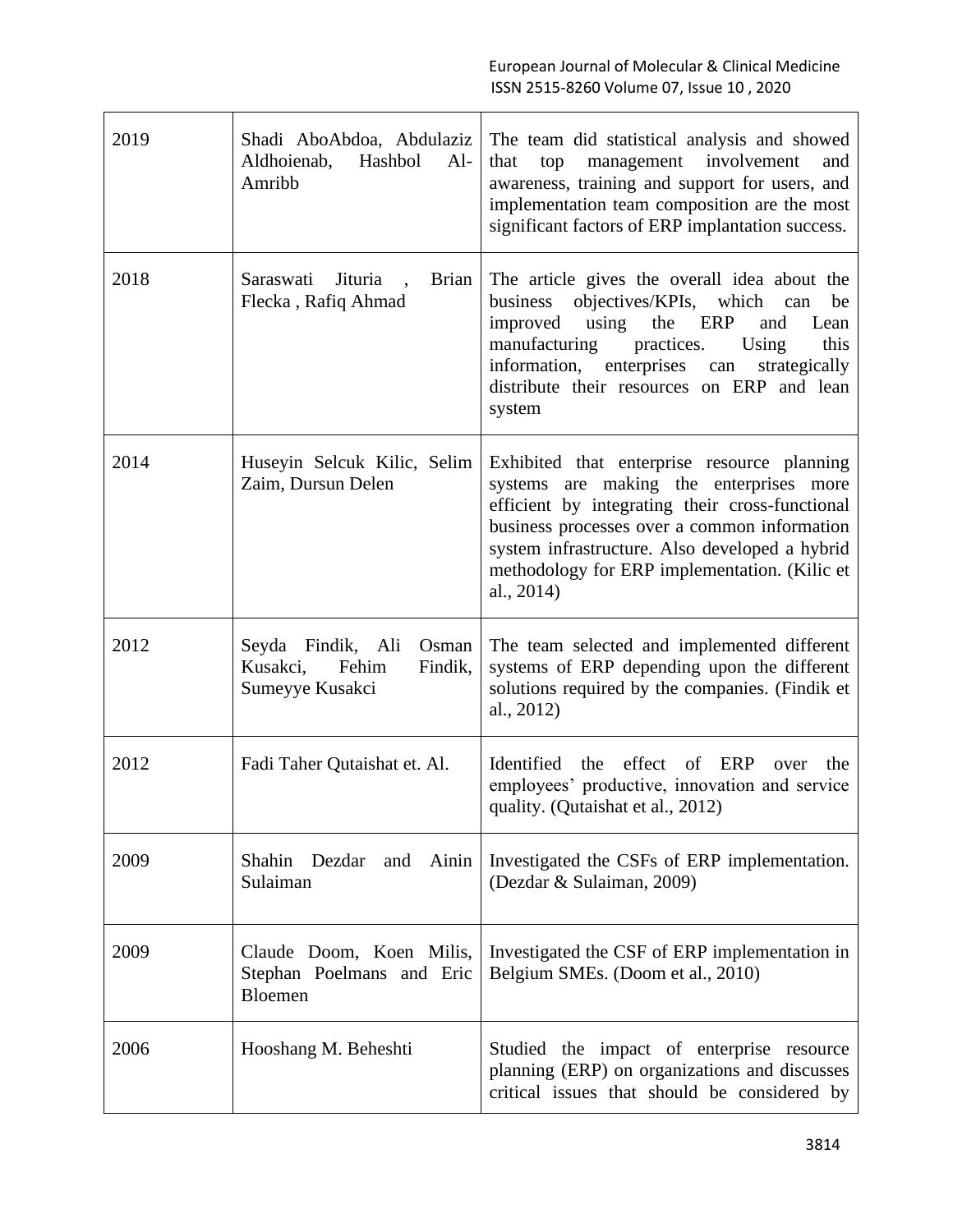|      |                     | managers and decision makers who<br>are<br>considering implementing an ERP/ERP II<br>system. (Beheshti, 2006)                                 |
|------|---------------------|-----------------------------------------------------------------------------------------------------------------------------------------------|
| 2005 | Pierre-Alain Millet | Vale rie Botta-Genoulaz and Investigated the services approach in respect to<br>the implementation of ERP. (Botta-Genoulaz &<br>Millet, 2006) |

## **7. Advantages and disadvantages of ERP system:**

#### **Internal advantages of ERP system(Chang et al., 2008):**

- a. All the data are integrated as a single source.
- b. It enables to control various processes of a business.
- c. It increases the productivity, improves the quality of work and product and organizes the inventory management.
- d. It eliminates te possibility of duplication of data.
- e. Reduces the cost of operation
- f. Improves internal communication
- g. Reduces the cost by properly managing the inventory planning

#### **External advantages of ERP system**

- a. Enhances the customer service and the related order fulfillment
- b. Enhances the communication with customers as well as suppliers.
- c. Enhances the competitive position and raises the sales and profit
- d. Creates an effective HR management.

#### **Disadvantages of ERP system**

Following are the disadvantages of ERP (Al-Fawaz et al., 2008):

- a. It is very complicated, large and very costly.
- b. Implementation of ERP system requires enormous commitment of time from the company
- c. Also, implementation of ERP will require trained employees to work with. It means that the company will need to train their employees for ERP system.
- d. A lot change is required for its implementation**.**

#### **8. Conclusion and Future Research:**

From the study over the effect of ERP system over business, it is observed and can be clearly stated that ERP is undoubtedly beneficial for a business and has a wide range of advantages over a business. It centralizes the data and inter link all the departments of a company together which reduces the communication gap, enhances the productivity and most importantly it saves enormous amount of time. The most important part of a business is the satisfaction of customer which leads to more profit. Both of these are attained because of the implementation of ERP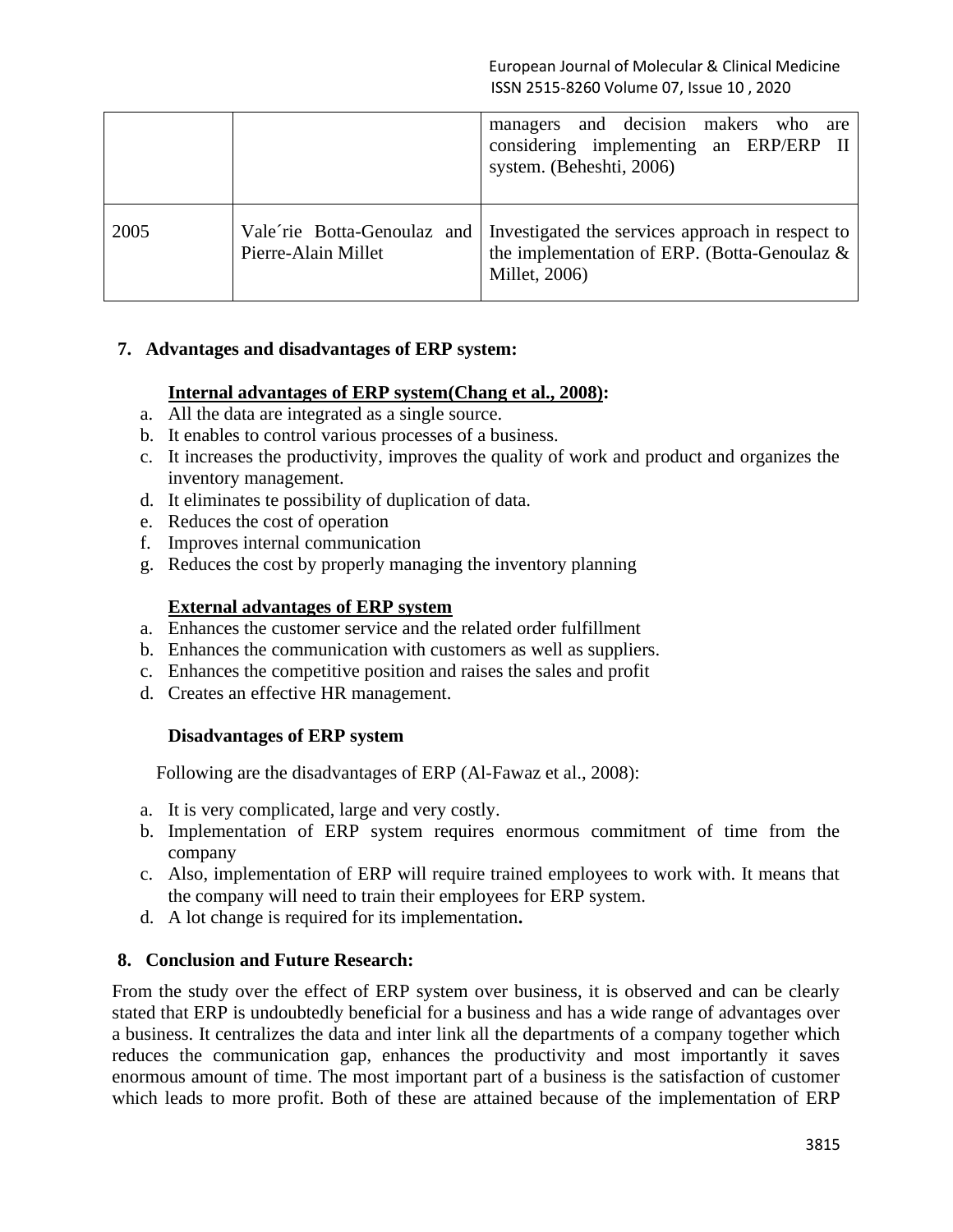system. The problem is regarding the money and time which makes the implementation of ERP difficult for small enterprises. More work is needed to done to make ERP system available for such businesses.

Managers should take into consideration that their employees are needed to be satisfied with using the ERP system, to improve their performance which will motivate them to take decisions.

For Future Research the study can be expanded to different industries and different internal departments of organizations. The study should focus on building an infrastructure for SMEs to implement ERP systems.

#### **Acknowledgment:**

The authors wish to acknowledge Symbiosis Institute of Management Studies for providing all the facilities.

**Conflict of Interest:** There is no conflict of interest among the authors

**Ethical approval:** Not applicable

#### **REFERENCES:**

- Akkermans, H. A., Bogerd, P., & Wassenhove, L. N. Van. (2002). The impact of ERP on supply chain management: Exploratory findings from a European Delphi study. SpringerReference, 146, 284–301. https://doi.org/10.1007/springerreference\_25823
- Al-Fawaz, K., Al-Salti, Z., & Eldabi, T. (2008). Critical success factors in ERP implementation: A review. Proceedings of the European and Mediterranean Conference on Information Systems, EMCIS 2008, January. https://doi.org/10.22214/ijraset.2018.5279
- Al-Jabri, I. M., & Roztocki, N. (2015). Adoption of ERP systems: Does information transparency matter? Telematics and Informatics, 32(2), 300–310. https://doi.org/10.1016/j.tele.2014.09.005
- Al-Mashari, M. (2001). Process orientation through enterprise resource planning (ERP): A review of critical issues. Knowledge and Process Management, 8(3), 175–185. https://doi.org/10.1002/kpm.114
- Alshawi, S., Missi, F., & Irani, Z. (2011). Organisational, technical and data quality factors in CRM adoption - SMEs perspective. Industrial Marketing Management, 40(3), 376–383. https://doi.org/10.1016/j.indmarman.2010.08.006
- Amoako-Gyampah, K. (2007). Perceived usefulness, user involvement and behavioral intention: an empirical study of ERP implementation. Computers in Human Behavior, 23(3), 1232– 1248. https://doi.org/10.1016/j.chb.2004.12.002
- Amoako-Gyampah, K., & Salam, A. F. (2004). An extension of the technology acceptance model in an ERP implementation environment. Information and Management, 41(6), 731– 745. https://doi.org/10.1016/j.im.2003.08.010

Beheshti, H. M. (2006). What managers should know about ERP/ERP II. Management Research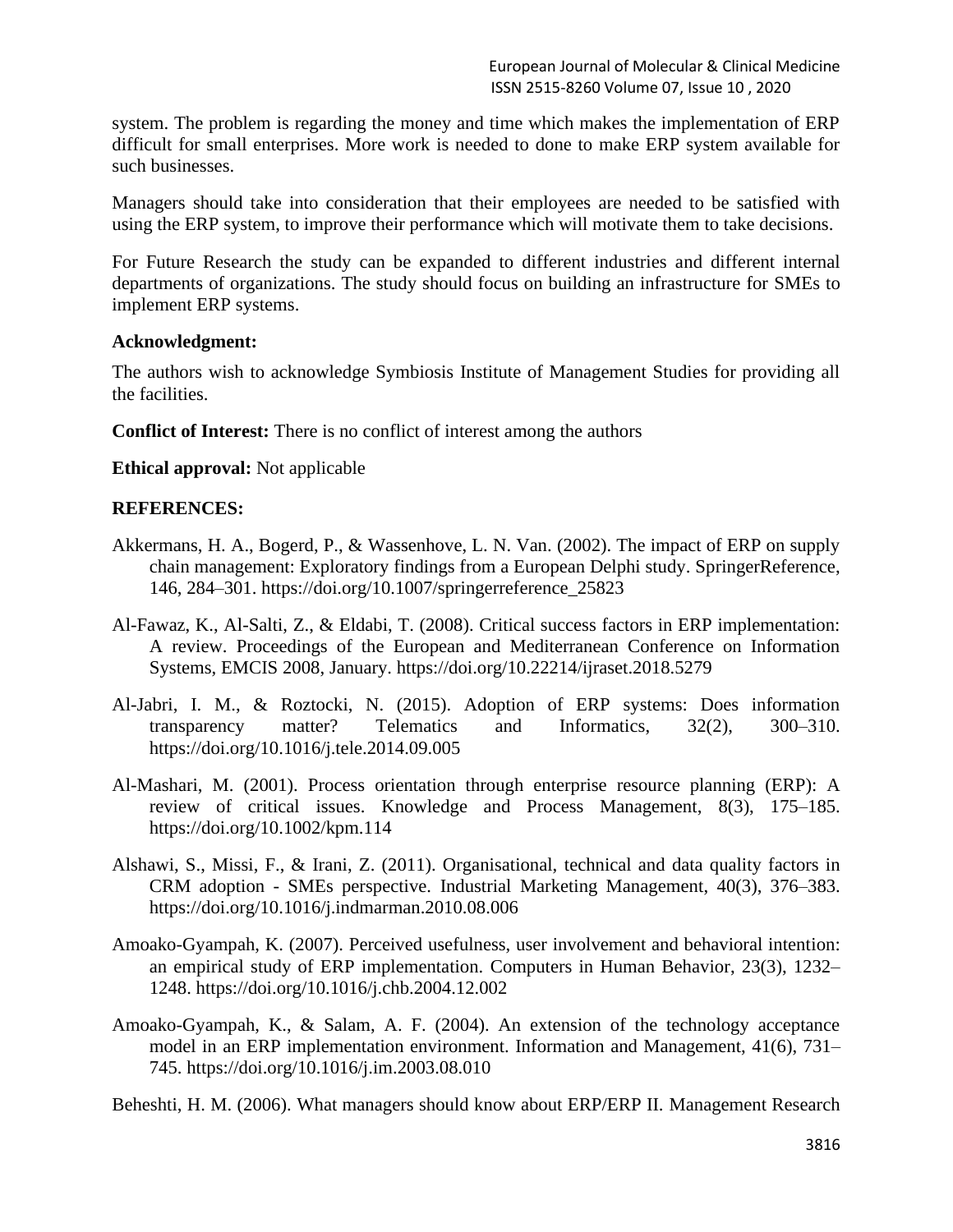News, 29(4), 184–193. https://doi.org/10.1108/01409170610665040

- Botta-Genoulaz, V., & Millet, P. A. (2006). An investigation into the use of ERP systems in the service sector. International Journal of Production Economics, 99(1–2), 202–221. https://doi.org/10.1016/j.ijpe.2004.12.015
- Calisir, F., Altin Gumussoy, C., & Bayram, A. (2009). Predicting the behavioral intention to use enterprise resource planning systems: An exploratory extension of the technology acceptance model. Management Research News, 32(7), 597–613. https://doi.org/10.1108/01409170910965215
- Chang, M. K., Cheung, W., Cheng, C. H., & Yeung, J. H. Y. (2008). Understanding ERP system adoption from the user's perspective. International Journal of Production Economics, 113(2), 928–942. https://doi.org/10.1016/j.ijpe.2007.08.011
- Dezdar, S., & Sulaiman, A. (2009). Successful enterprise resource planning implementation: Taxonomy of critical factors. Industrial Management and Data Systems, 109(8), 1037– 1052. https://doi.org/10.1108/02635570910991283
- Doom, C., Milis, K., Poelmans, S., & Bloemen, E. (2010). Critical success factors for ERP implementations in Belgian SMEs. Journal of Enterprise Information Management, 23(3), 378–406. https://doi.org/10.1108/17410391011036120
- Findik, S., Kusakci, A., Findik, F., & Kusakci, S. (2012). Selection and implementation of ERP systems: A comparison of SAP implementation between BIH and Turkey. South East European Journal of Economics and Business, 7(1), 19–28. https://doi.org/10.2478/v10033- 012-0002-x
- Fotini, M., Anthi-Maria, S., & Euripidis, L. (2008). ERP systems business value: A critical review of empirical literature. Proceedings - 12th Pan-Hellenic Conference on Informatics, PCI 2008, 186–190. https://doi.org/10.1109/PCI.2008.38
- Karia, N., & Soliman, M. (2017). International Journal of Advanced and Applied Sciences Factors affecting enterprise resource planning ( ERP ) systems adoption among higher education institutions in Egypt. 4(5), 144–151.
- Kilic, H. S., Zaim, S., & Delen, D. (2014). Development of a hybrid methodology for ERP system selection: The case of Turkish Airlines. Decision Support Systems, 66, 82–92. https://doi.org/10.1016/j.dss.2014.06.011
- Kulandai, A. (2019). Impacts of ERP in HRM. October. https://doi.org/10.1729/Journal.21755
- Mabert, V. A., Soni, A., & Venkataramanan, M. A. (2003). The impact of organization size on enterprise resource planning (ERP) implementations in the US manufacturing sector. Omega, 31(3), 235–246. https://doi.org/10.1016/S0305-0483(03)00022-7
- Mayeh, M., Ramayah, T., & Mishra, A. (2016). The role of absorptive capacity, communication and trust in ERP adoption. Journal of Systems and Software, 119, 58–69. https://doi.org/10.1016/j.jss.2016.05.025